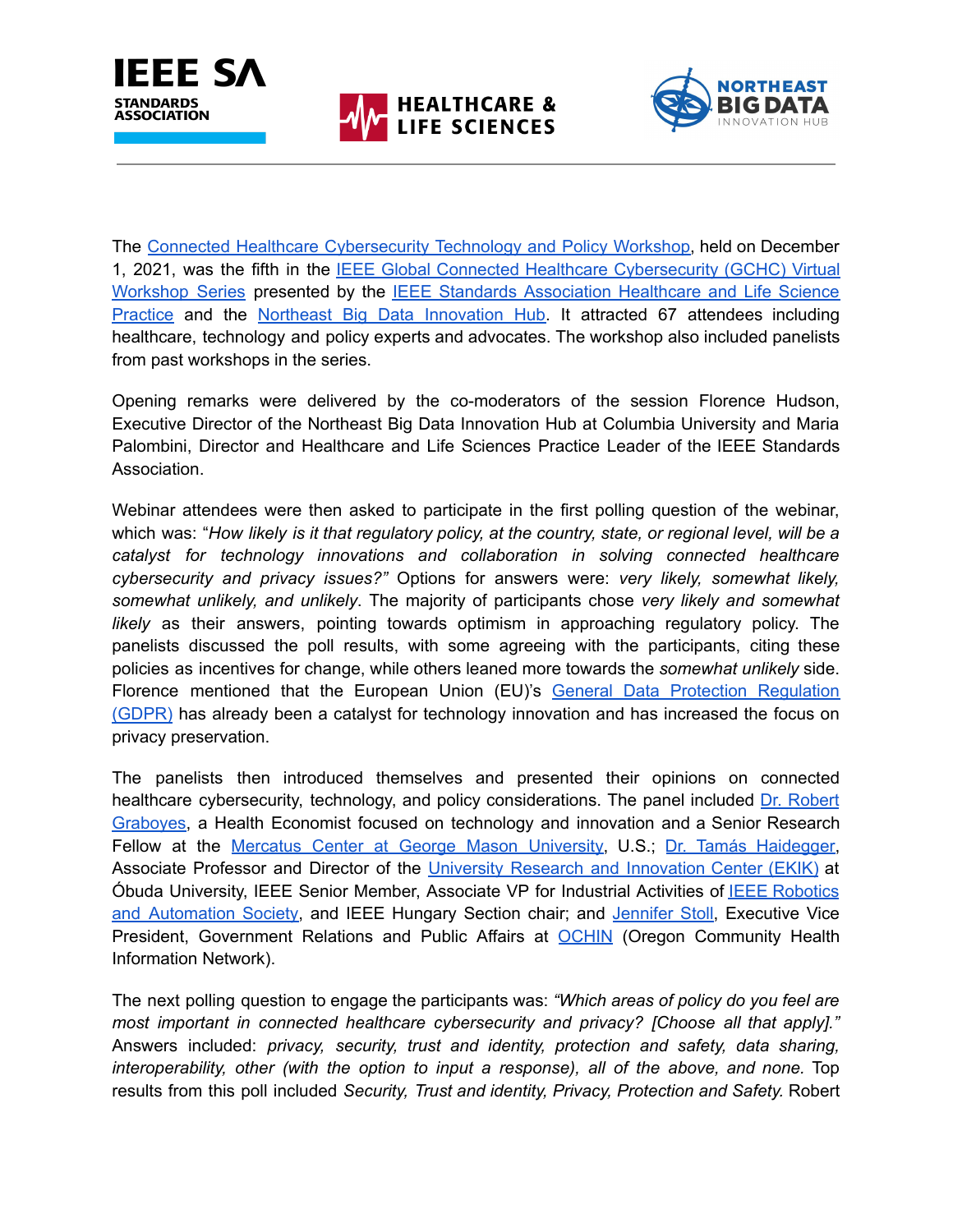





mentioned that he believes all of the aforementioned areas are important and work together to drive improvement. Tamás commented on how people tend to give up privacy for security in a constantly changing world. All of the panelists agreed that priorities are circumstantial and will differ by situation. Florence noted that she leads an IEEE working group on this topic, creating a standard for clinical Internet of Things (IoT) data and device interoperability with TIPPSS - Trust, Identity, Privacy, Protection, Safety and Security, and invited the audience to reach out if they would like to join this standards effort. She also mentioned a book she published with Springer Nature on the topic in 2019 called *Women [Securing](https://link.springer.com/book/10.1007/978-3-030-15705-0) the Future with TIPPSS for IoT*, and the next to be published in March 2022 on *Women Securing the Future with TIPPSS for [Connected](https://link.springer.com/book/9783030935917) [Healthcare.](https://link.springer.com/book/9783030935917)*

The third polling question presented to the audience was: *"Which areas of policy do you think have the most promise that we might focus on together in connected healthcare cybersecurity and privacy, leveraging the IEEE community? [Choose all that apply]."* Options presented were: *privacy, security, trust and identity, protection and safety, data sharing, interoperability, all of the above, and none.* Most participants voted for *security, then privacy, trust and identity, and protection and safety.* Once again, the panelists agreed that these policies are so interwoven that it can be difficult to address one while ignoring the others. Jennifer believes addressing privacy policies will not happen in the near future in the U.S.. She hopes that the government sets a national framework to help establish trust, stating that this is a vital cornerstone in healthcare development. She shared as an example the perceived lack of an organized or structured coronavirus management policy in the United States and the resulting issues in increasing popular acceptance of the coronavirus vaccines. Tamás sees data sharing and interoperability as an area with the most promise, but also the most work to be done right now. Improvements in this area will lead to better and more robust systems. He believes that whatever knowledge can be gained from telehealth will be empowered by strong, robust systems that communicate with each other. A participant mentioned that while the list of things to do seems long and insurmountable, he believes the key lies in interoperability with the goal of data sharing, as it ties the rest of the areas together.

After referring to Jennifer's comment regarding the lack of privacy policy in the United States, Florence asked why the EU seems to have figured out their privacy policies ahead of several other regions. Robert mentioned that the EU has a different system of device approval that is a combination of several governing bodies that handle approvals for different devices. This difference in systems could explain, in part, the lack of privacy policy in the U.S. He also believes that the FDAhas strong incentives to delay device approval in the interest of consumer safety, but few incentives to approve devices faster. Tamás added that unless the government makes fundamental changes to the approvals process by pushing more safety responsibilities to the companies, manufacturers will keep creating high-risk devices and avoid potential future liabilities under the auspices of the approving government agency, which maintains complete control over approvals. Insurance companies also play a big role in driving new policies.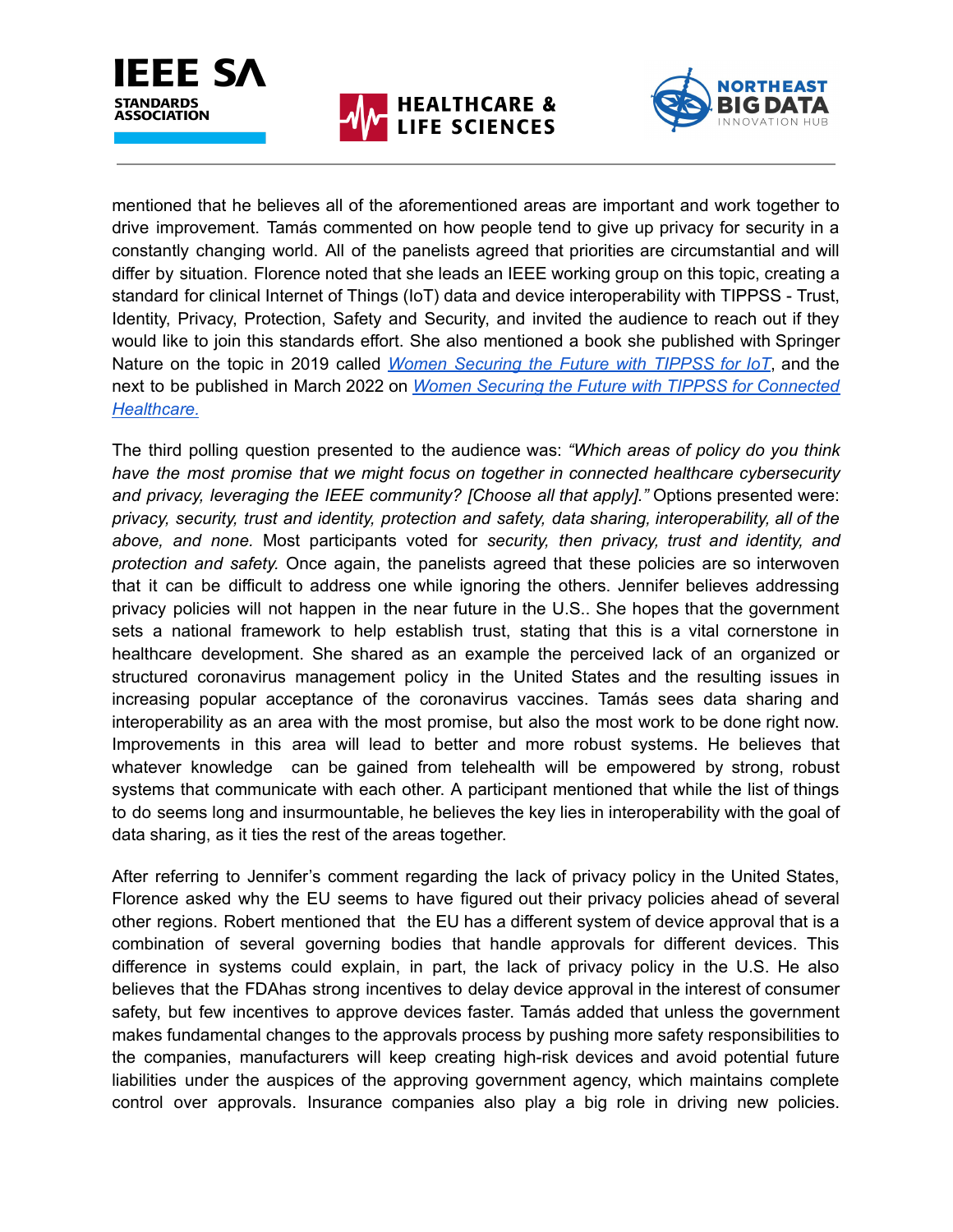





Jennifer touched on how historical differences between global regions led to different ways of looking at policies and priorities. Another thing she mentioned is that the U.S. is a federation composed of 50 states, each with a unique different perspective on privacy. Even if the U.S. Congress was to establish a national policy framework, individual States would still have the authority to tweak those policies for their State, turning this policy into a fragmented structure.

One of the participants asked *"To all the speakers, as digital services work across borders easily and help patients [sic] in several countries, how can we achieve a global consensus on a global governance of these systems in an inclusive and fair way? Can this be the WHO [World Health Organization] or the UN [United Nations]? Or does it have to be NGOs [Non-Governmental Organizations]? Or IEEE? Or another organization that either exists now or doesn't exist yet."* Tamás discussed his startup's work with the WHO to bring the benefits of technology to society. He believes that none of these organizations alone can solve the issues being discussed, but maintaining healthy conversations and establishing trust in the groups' work may, one day, lead to solutions.. Robert highlighted the importance of having *decentralized* organizations work together to achieve a common goal, rather than creating a new *centralized* organization that must overcome the difficulties of establishing privacy and security requirements. From an advocacy perspective, Jennifer mentioned that the role of building coalitions aligned with standardized principles that everyone supports. They can bring organizations together to advocate for the same principles. She believes coalitions have not yet been employed in this space. From a position of leadership, IEEE can bring together stakeholders with diverse goals and principles of all nations, moving their policy suggestions forward.

The conversation then moved to an open facilitation with the speakers and guests. Florence invited participants to share the challenges and opportunities that they find at the intersection of technology and policy for global health IoT. Of particular interest were challenges and opportunities related to cybersecurity and privacy. Robert reiterated the importance of having decentralized entities working towards the same goal regardless of the challenges in the way. He and Florence noted examples of ideas that seemed impossible years ago but are now meshed into our lives, like e-commerce, artificial intelligence, and machine learning. One of the participants explained how the compromise of data integrity is a risk that tends to be overlooked when people focus on the more technical aspects, like the patient's trust, medical decisions related to their devices, or the clinicians' trust in the data that they collect. He emphasized the existence of *dirty data* and the issues that arise when evaluating patient safety in the presence of *messy data*. Jennifer explained her work and excitement to be part of a project looking at artificial intelligence and machine learning within the underserved community.

One participant highlighted the reality that technology moves very quickly, but policy often lags behind. Currently, there is a lot of data that is available and the notion of leveraging this data is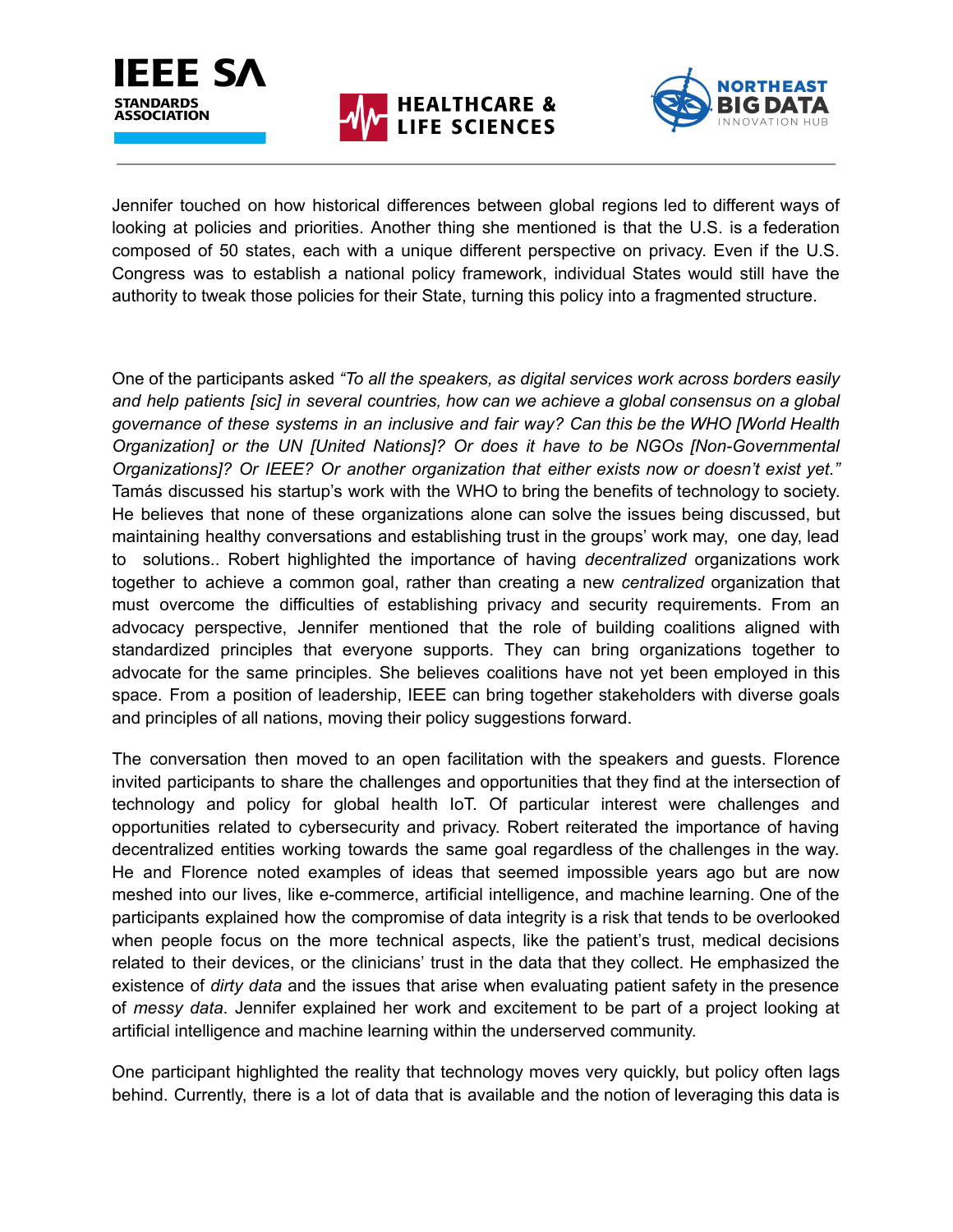



already a huge challenge. Data readiness, data engineering, and data structuring will enable additional future capabilities of intelligent systems. They also hypothesized that once patients gain more ownership of their data, the paradigm of how data is viewed and used will change, maximizing the value of data. Once this data ownership is established, some people might not want ownership of their data, or may not know what to do with it, presenting an opportunity for third party agents to provide a digital service in overseeing or managing data according to individuals' particular needs.

The webinar concluded a discussion about the tradeoff between individual data ownership and the product features that would be rendered useless if customers stopped sharing data, creating divergence in the market. Once this happens, companies will need to establish incentives for data sharing and convey the end goal of this data collection and the value it presents to customers. Another comment was made about how in the U.S. healthcare space, incentives are not aligned towards informatics, IT, and data. Instead, they are instead aligned towards care delivery. This presents a skill problem within healthcare technology. This issue is magnified in underserved communities. Currently, healthcare technology and care delivery needs are not being met by the available U.S. workforce, which presents room for job opportunities and career development for those who possess these skills. Applying policies to incentivize the development and deployment of these skills can help fill this gap.

## **SPECIAL THANKS TO THE FOLLOWING INDIVIDUALS AND SUPPORTERS OF IEEE SA GCHC VIRTUAL WORKSHOP SERIES:**

## **THE EXPERT SPEAKERS**

- **Dr. Robert [Graboyes,](https://www.linkedin.com/in/robert-graboyes-5b82a13/) Senior Research Fellow & Healthcare Scholar, Mercatus Center George Mason University**
- **Dr. Tamás [Haidegger,](https://www.linkedin.com/in/haidegger/) Associate Professor, Director, University Research and Innovation Center (EKIK), Óbuda University; IEEE Senior Member, Associate VP for Industrial Activities, IEEE Robotics and Automation Society; IEEE Hungary Section chair**
- **[Jennifer](https://www.linkedin.com/in/jennifer-stoll-00706011/) Stoll, Executive Vice President, Government Relations and Public Affairs, OCHIN, Inc**

## **THE PLANNING ADVISORY BOARD**

- Dr. Mohd Anwar, Professor, North Carolina Agricultural and Technical State University
- Florence Hudson, Executive Director, Northeast Big Data Innovation Hub; IEEE/UL P2933 Working Group Chair
- Ms. Grace Wilson Marshall, Cybersecurity Consultant, FSS TECHNOLOGIES (FSST), IEEE SA
- Ms. Macy Moujabber, Graduate Student, Columbia University